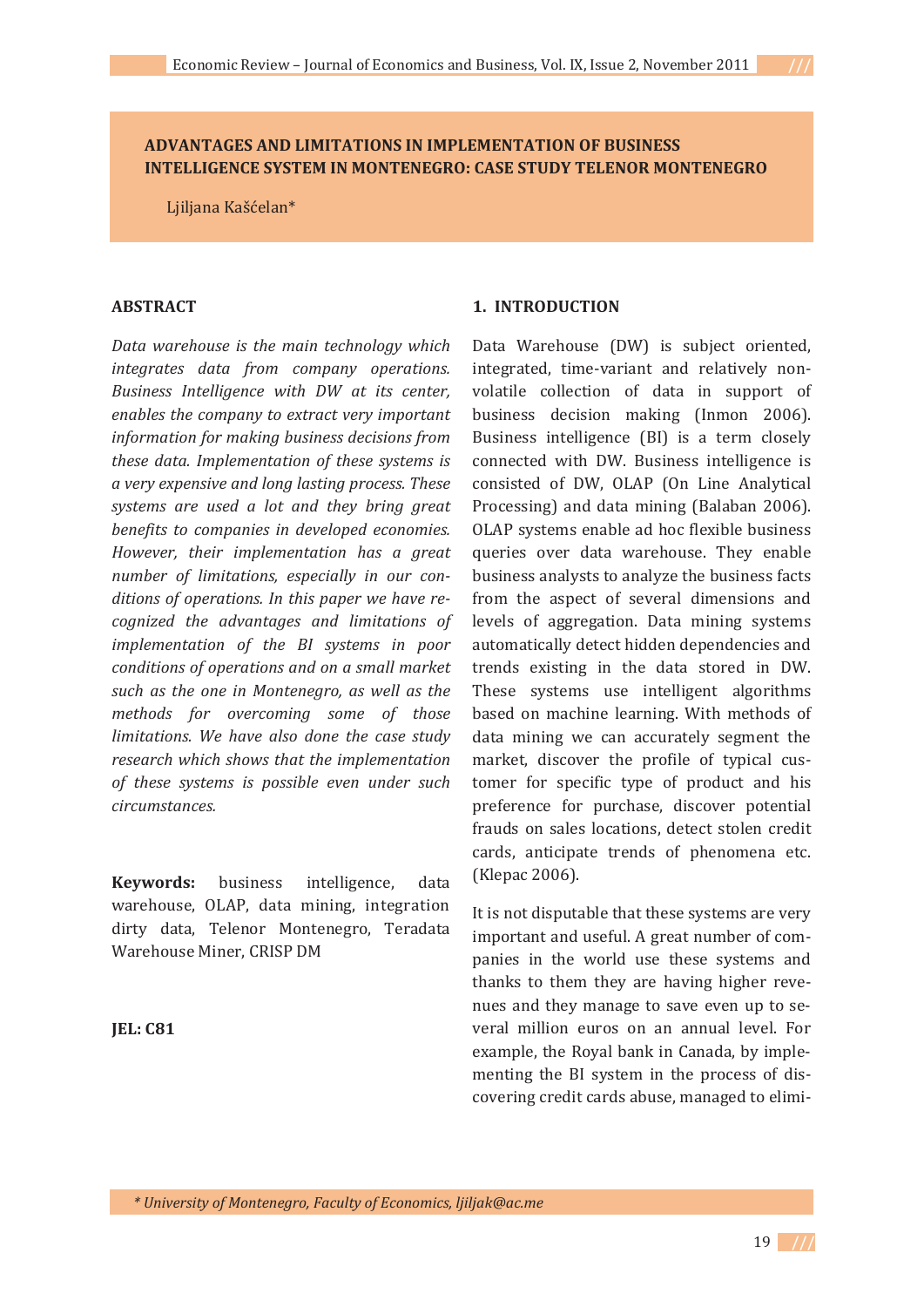nate losses worth millions of dollars which it suffered every year (Vuksanović 2006).

However, implementation of these systems is very demanding, both financially and in terms of time. Their price can be even up to one million euros, and its completion sometimes takes several years.

In this paper we will discuss the advantages and limitations in the implementation of the BI system in our conditions of operations, as well as the methods for overcoming some of the limitations. The goal of this paper is to show that these systems can be cost effective even in our conditions and that they can bring a series of advantages to the company. The case study research which was conducted in this paper shows that the implementation and use of this system is possible and useful even here.

Unfortunately, some empirical research on the subject of efficiency indicators of the system on the Montenegro market is not possible, due to a very low number of companies using the BI systems (only few telecommunication companies). Such research within some other 'small markets', with more BI users, could motivate our companies to start with the implementation of these systems.

# **2. ADVANTAGES IN IMPLEMENTATION OF BI SYSTEM**

There are many advantages which the company might have with the use of these systems. The first thing that the company management thinks of when they decide on the implementation of the BI system is whether and to what extent it will increase the income. The BI systems provide useful knowledge regarding the users of products and services and the market on the micro and macro level. When it understands its clients, the company can proactively take the initiative on market segments. This implies targeted marketing and increase in client's loyalty which can

significantly increase the income. The company can significantly increase the income from sales to the population of existing customers by selling the products which the BI system recognized as possible products and services which the customers want to buy (cross selling). Big losses can occur in case of losing the clients and the BI systems can predict such trends (churn prediction) and help the company discover the causes on time and react in an appropriate way.

These systems can also have a very important role in the detection of deviations of some key indicators of operations. They can warn the company on time about the occurrence of some problem and thus prevent its consequences. For example, the data mining system can detect when the company is going into a financial crisis, i.e. the occurrence of loss and liquidity curtailment (Kašćelan & Bečejski-Vujaklija 2005).

Another very important advantage is achieving higher operational efficiency. A good example is the system discovering the abuse of credit cards. Manual authorization is almost impossible, because it implies a very fast analysis of a great number of relevant data. The BI systems on the basis of rigid rules determine quickly and efficiently whether the transaction should be approved or not. They can also timely detect the abuse with the help of neural networks which recognize the transactions that stand out of the normal purchase patterns of the card user.

There are many advantages of the BI systems; the most of the leading companies in the world have recognized them and use these systems successfully.

# **3. LIMITATIONS IN IMPLEMENTATION OF THE BI SYSTEMS**

In poor conditions of operations and on a small market, such is the one in Montenegro,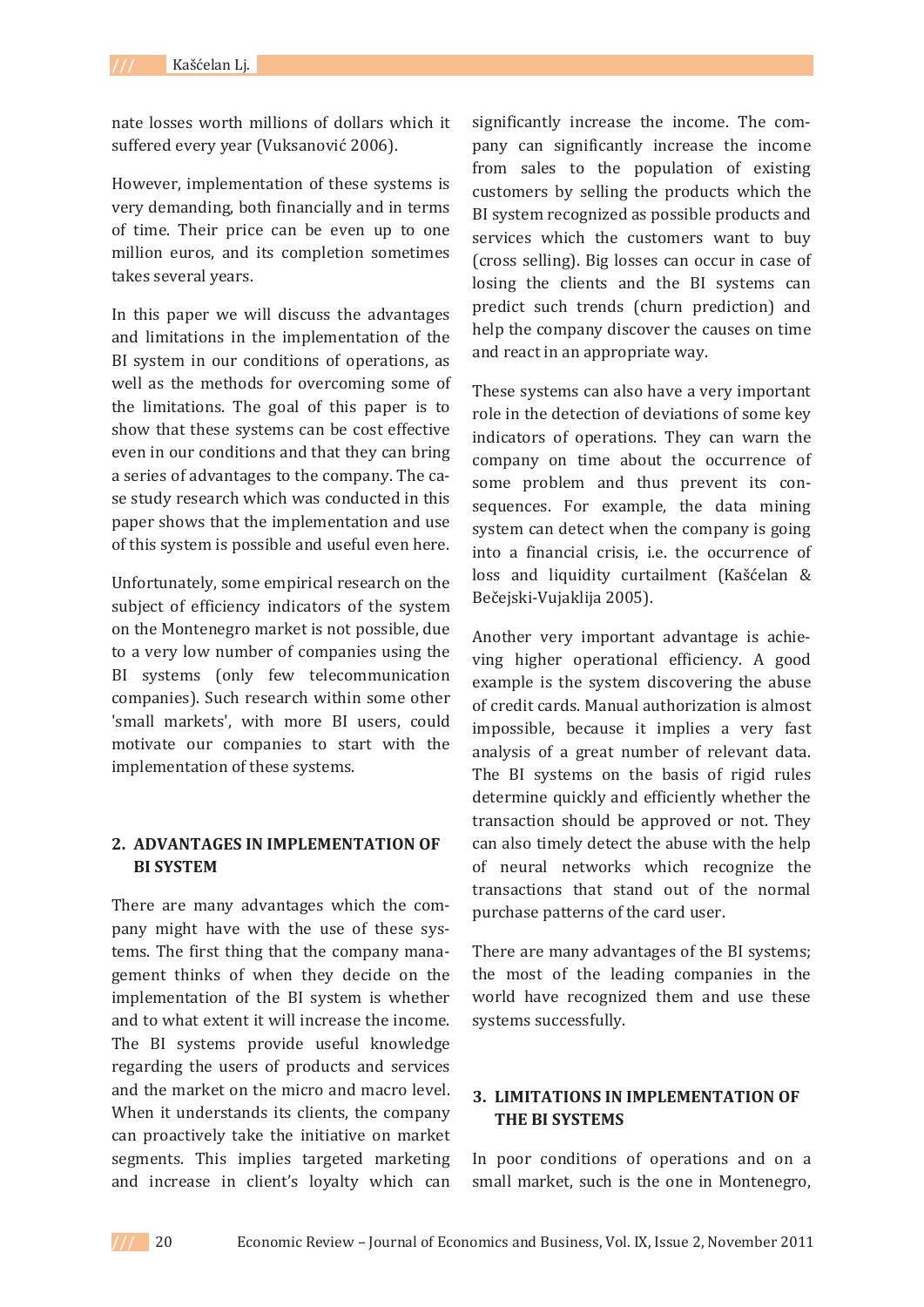these systems are rarely used. There is a large number of reasons for that, and we will mention some of them as follows

First of all, we need to point out the initial price of the BI system which can reach even one million euros for big companies. Data mining tools use very sophisticated algorithms and they require additional training of personnel using them, so they could work interactively with those tools and understand the meaning of outputs. This usually requires hiring external consultants, which further increases the costs of implementation.

The time of implementation can take from 6 months to several years for a complete system. All of this can look discouraging, especially to companies with limited financial assets.

Uncertainty in the success of implementation is not a problem just in our conditions of operations. The research of Gartner Group shows that out of 2,000 data warehouse projects, only 20% of them are successfully implemented to the end.

One of the biggest problems of our companies is obsolescence of standard information systems which usually produce inaccurate data in an inappropriate format, the so called dirty data. Databases have an outdated design. they are usually without supporting documentation, they are not flexible and have limited possibilities for access to data. The majority of the information systems do not allow the integration of the BI system due to the lack of the integration option. A poor quality of source data is responsible for the majority of time and cost overruns during the implementation of the BI systems.

However, we can say that the main limitations here are the lack of experience of the personnel in use of these systems, as well as the misconceptions regarding their possibilities. The misconceptions usually refer to unrealistic expectations in the sense of functionality of these systems, as well as the potential effects such as improvement of operations efficiency and profit. The data mining analysis usually gives results which are not completely defined in business terms i.e. they are not provided in form of simple ifthen rules or decision tree. DM systems do not usually use the original names of attributes but rather symbolic titles used in internal code of the program. Such results can be very confusing and incomprehensible for a user without additional post processing, usually with appropriate visualization. For example, the results of data mining obtained by neural network are not expressed explicitly. There is a series of papers in this field dealing exactly with the extraction of rules. There is an interesting example of extraction of decision table on the basis of results of neural network for evaluation of credit risk (Baesens et al.  $2003$ ).

Most data mining analyses are interactive, i.e. they require an active participation of a user in the process of research and data analysis. In order for a user to interactively participate in this process, he must posess some knowledge of the algorithm on which the process is based. We already emphasized that these are very complex algorithms based on techniques of artificial intelligence i.e. machine learning. Some of these techniques, such as induction of classification rules, decision tree, neural network and genetic algorithms are described in Kascelan & Bečejski-Vujaklija (2003). Statistical techniques are also frequently used in business applications and they are usually in the form of linear regression.

One of the key problems is also selection of an appropriate data mining technique for the business problem being solved. This depends on the number and type of independent variables as well as on the size of the set of examples analyzed by the system. Linear regression is a better choice if we have mainly continuous independent variables or just one categorical variable, while in case of several

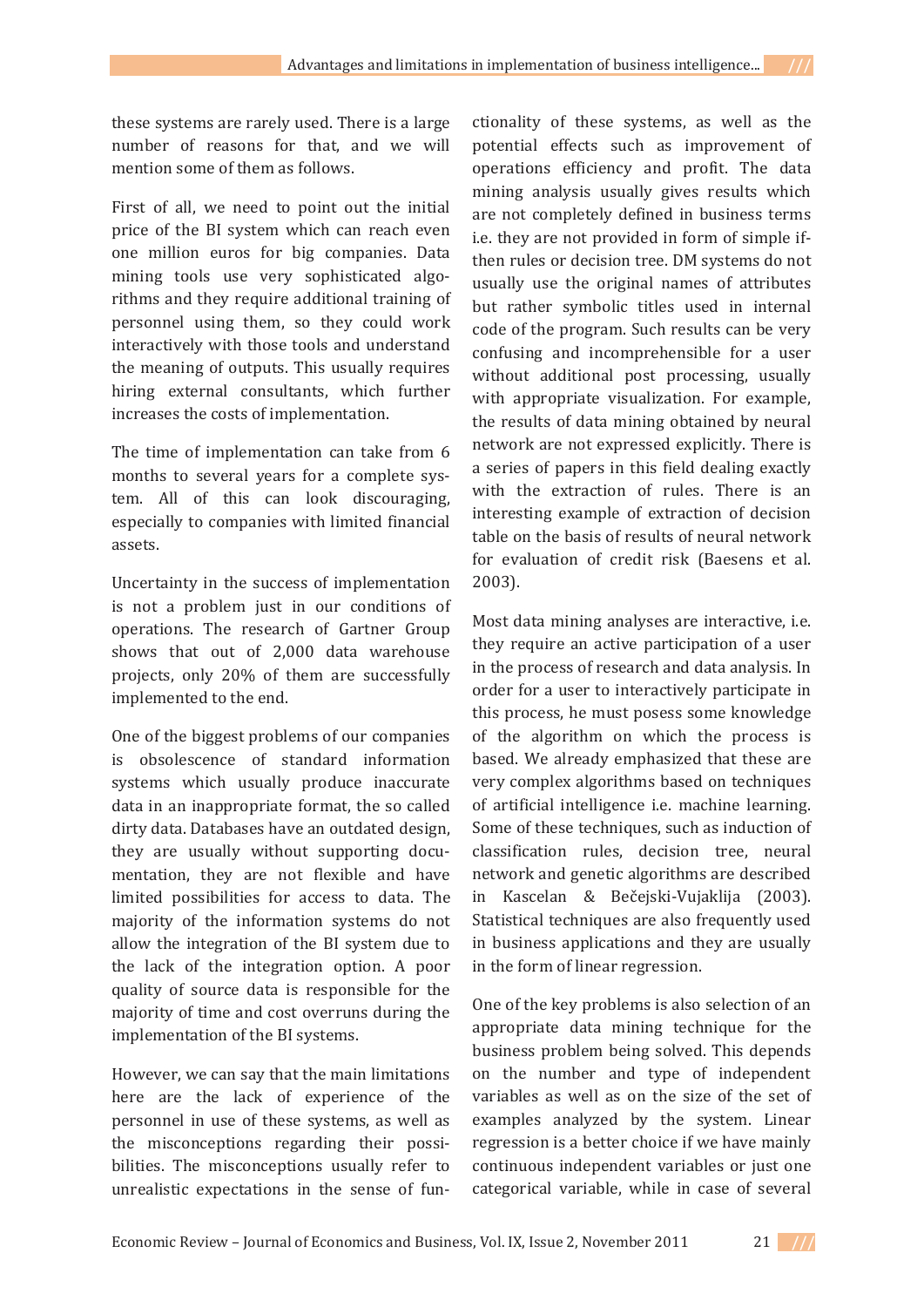categorical variables neural networks would give better results (Kim 2008). Business analyst must posess the knowledge and experience regarding the technique and problem being solved.

It is very important that the analyst who uses data mining systems is aware of the issues related to the activity for which the analysis has been made. Specifically, data mining systems can sometime spot some important links and trends existing between the data. Also, these systems can generate some relations which are insignificant and meaningless. Business analyst has to be able to recognize valid outputs of data mining.

A large number of significant data in the company is located within the unstructured data. Structured data are stacks located within a relational database. Unstructured data are located in textual documents, usually within email messages. Companies receive millions of e-mail messages every year which contain very important data and information. There are attempts to integrate unstructured data into relational databases (Mansuri et al. 2006) but data mining systems for the research of such data are still in their initial development stage. We can say that this is one of the limitations in achieving full effectiveness of these systems in discovering knowledge in a company.

#### **4. CASE STUDY: TELENOR MONTENEGRO**

Telecommunication companies are forced to constantly change and increase their production, *i.e.* services in order to survive on the market, and stay competitive. With the development of new technologies and increasing requests of consumers, the companies in this field are in a constant race to adopt new services and methods on how to keep their customers and win the new ones.

By facing everyday problems, such as churn (cancellation of services by customers) or declining the profit rate, companies realize that the need for the analysis of customers' behavior is becoming a priority in this field. Kim et al. (2006) described churn as 'the number or percentage of regular customers who abandon a relationship with a service provider'.

The main goals which the companies in such cases have are the expansion of customers' base, i.e. getting the new customers, as well as keeping the existing ones (which is especially relevant on the Montenegro telecommunications market in conditions when the market penetration is almost 200%). By using the business intelligence, companies are "smarter" in targeting potential customers as well as the current users of their services who want to abandon them. This leads to the optimal distribution of assets available to marketing, as opposed to the conditions when the marketing campaign covers the entire market regardless of the needs of narrow segments.

Besides the fact that the market conditions force companies to apply a more serious approach to the analysis of customers and their behavior, challenges before these companies mean that they have to be more proactive. Being proactive, in light of business intelligence, is defined not only by the analysis of past events and behavior of customers, but also by predicting such facts.

Telenor Montenegro is the first company in the field of mobile communications in Montenegro. It has timely recognized the advantages of application of the BI systems and invested in their implementation.

This company did not build the data warehouse itself. With the help of vendor and a team comprised of IT and business experts, it has created a huge data warehouse, which is not located in the company due to its size and complexity. In conditions when the indepen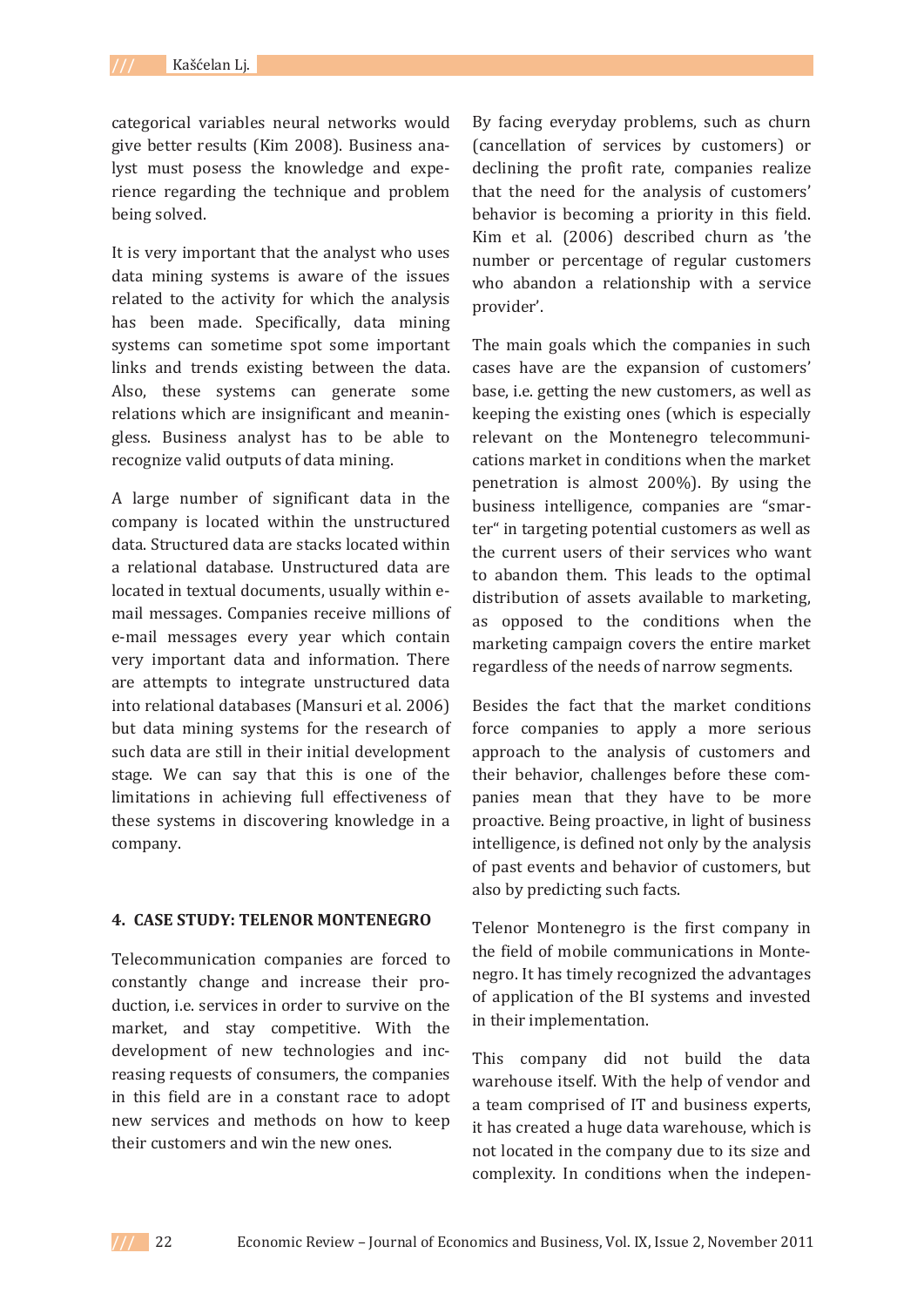dent vendor built the DWH on the basis of business and technical inputs, the company has people who regularly supervise the technical processes connected to the loading of DWH and data quality, and on the other side there are users, i.e. business analysts who use these data. Telenor has employed young people, who recently graduated from college, who studied information technologies and who are ready to adopt new knowledge. With good training of these personnel they have managed to build a team which successfully works with the BI system.

Telenor uses the methodology of data mining which is most frequently used in the telecommunications industry. CRISP DM (Cross Industry Standard Process for Data Mining) method is developed by experts from NCR/Teradata, SPSS and DaimlerChrysler, and it is adjusted to the field of telecommunications. CRISP methodology uses Teradata Warehouse Miner (TWM) as a tool for data manipulation by business users. This tool is connected to the DWH, i.e. data mart defined for this purpose, and it can process huge amounts of data in a very short time interval.

MicroStrategy (MSTR) tool is used for OLAP. There is a possibility to connect the results obtained by data mining with MSTR reports with the help of TWM, so that users can connect the obtained results in tables with the data on customers.

For some years now, Telenor has been successfully using this data mining method for churn prediction (cancellation of company services by some customer, i.e. loss of customer loyalty) and identification of market micro-segments. OLAP multidimensional analyses are used for measuring company efficiency as well as for a series of other everyday activities on an executive level.

### **4.1 Churn prediction**

In the telecommunications industry there is a definition of churn for customers who use the services without a contract (prepaid) and those with a contract (postpaid). Prepaid churner is a customer who does not use services of the company (does not make any traffic, calls, messages, does not receive calls or messages and does not make any top-ups to his account) in excess of 90 days, while postpaid churner is a customer who terminates the existing contract with the company.

The main reason for developing the churn prediction model is focusing on the customers who are least loyal and finding the way to keep them. Business users, i.e. decision makers, on the basis of information they get with this model, will be able to target in their campaigns on keeping only those customers who have medium or high probability for abandoning the services. Such approach is far better (efficient and certainly cheaper) than the creation of campaigns which would be focused also on those who do want to leave.

CRISP data mining implies several stages: problem understanding, data understanding, data preparation, modeling, evaluation and scoring.

Problem understanding implies identification of data which will serve as the basis of the analysis. When we talk about churn prediction, this stage implies providing the accurate definition of churn, what it is, and what it is not; data description should be used in analysis of customers who already churned so that on the basis of those customers we could make conclusions on potential churn compared to the customers still loyal to our company; what is the time period for which the prediction is done and what is "churn" event" (point at time when the customer stopped using the services or when by definition he was deleted from the base).

In the data understanding stage, verification of data quality is performed. By using the TWM it is possible to perform a series of analytical actions, so that the process of data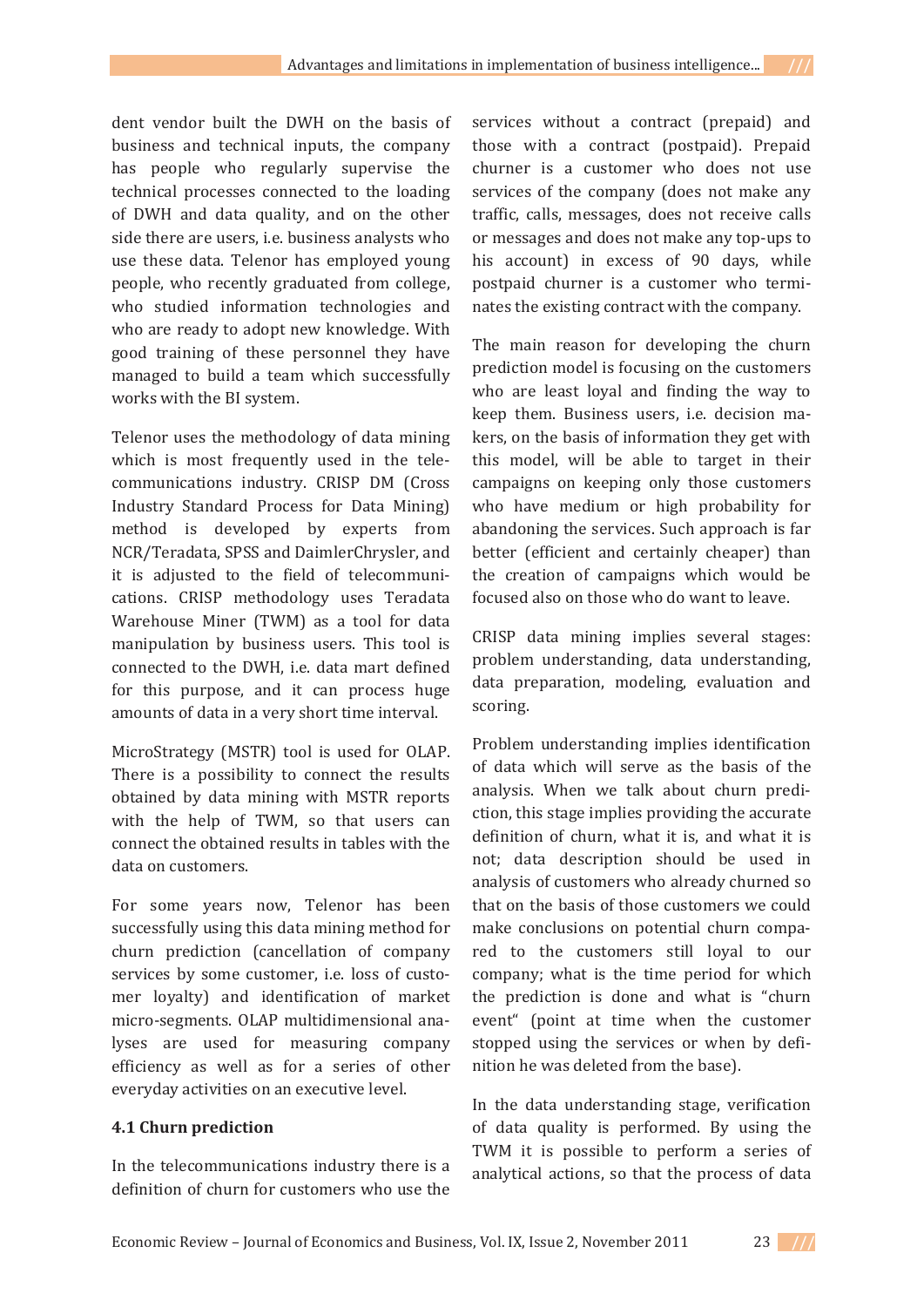verification (value analysis, correlation matrix, statistical analysis, histogram, frequencies etc.) would be completed as fast and satisfactory as possible. They enable some of the basic verifications (verification of missing values, values equal to zero, the same values within one variable, maximum and minimum), as well as the verifications of numbers of observations, minimum, maximum, mean value, standard deviation, standard error, variance, sum of least squares and similar.



Figure 4.1. Analytical methods in the TWM

Data preparation implies all activities leading to the building of the final database on the basis of basic or raw base we have available such as: data cleansing, selection, transformation of variables etc. This stage is performed by technicians until the level of "bringing" data to the TWM (by using various tables from the DWH), while the process of data transformation and placing in the same table is continued by business users, i.e. data mining analysts. The table created in this stage is called ADS (Analytical Data Set) and it includes all attributes which can be significant for the understanding of churn.

In the modeling stage, the models which correspond to the problem are applied, parameters are calculated and their optimal values are "set up" depending on the knowledge from business practice and data behavior. Modeling implies: creating training and test samples, results evaluation or just creation of models and decisions regarding the fact which variables (attributes) are important for behavior of a dependent variable, i.e. churn.

During modeling we use the training sample, whereas the test sample is used only for testing the model. The first step is to determine a dependent variable, and then the method to be used in modeling. A dependent variable is, in this case, churn probability, and in the TWM the modeling methods which are available are presented in Figure 4.1. Selection of the best method for churn prediction is the subject of research in many scientific papers in this field. Neslin et al. (2006) analyzed the results of various data mining methods used for churn prediction and concluded that good results are obtained from logistic regression and decision tree. If we select logistic regression for the creation of model, it is necessary to define a dependent variable and give guidelines to the model in terms of where the independent variables are. In this case a dependent variable is the probability of churn for individual customers, and the independent ones are located in the entire ADS. The model chooses itself which independent variables it will take into consideration, and it also chooses the order of their taking, *i.e.* the first independent variable is as a rule the strongest initiator of churn. Logistic regression has to be verified on the basis of parameters obtained as an output, which is shown in Table 4.1.

Verification of results is observed first through the evaluation of the B coefficient - it should be checked if the direction of movement is logical, *i.e.* is it justified from the business standpoint that the B coefficient has a positive or negative sign. The higher the B coefficient is, the stronger influence is of the specific independent variable on the movement of the dependable one. The values for standard error of variable and T - standard error of parameter depend on the selected trust interval, while P statistics for every independent variable should be equal to zero.

*///* 24 Economic Review – Journal of Economics and Business, Vol. IX, Issue 2, November 2011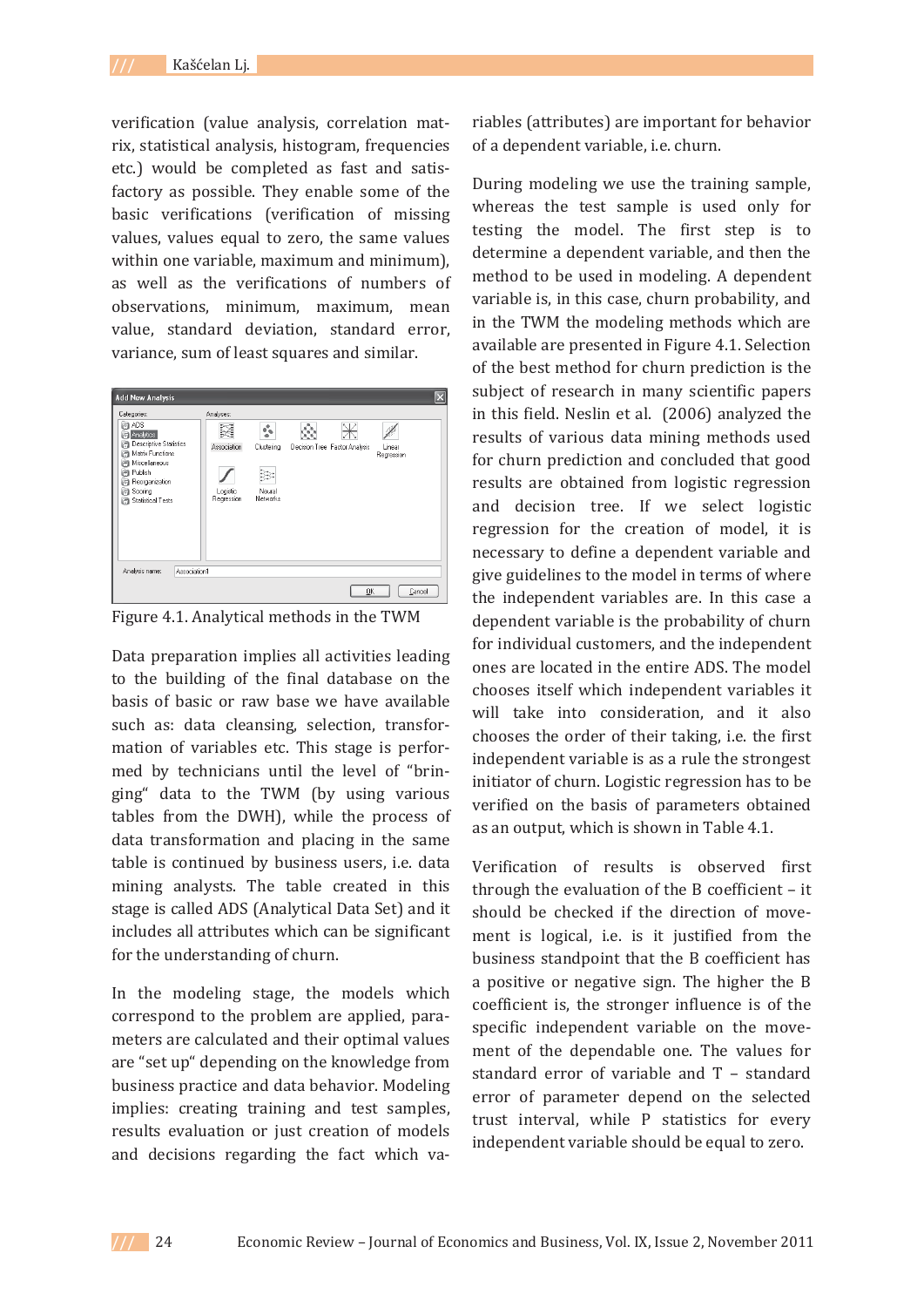| <b>Column Name</b>             |           | B Coefficient Standard Error Wald Statistic T Statistic P-Value Odds Ratio Lower Upper Partial R |           |            |        |        |                      |               |           |
|--------------------------------|-----------|--------------------------------------------------------------------------------------------------|-----------|------------|--------|--------|----------------------|---------------|-----------|
| (Constant)                     | 3,4379    | 0.0671                                                                                           | 2627.105  | 51.2553    |        | 0 N/A  | N/A                  | N/A           | N/A       |
| subscriequip durient 6M        | $-0.1041$ | 0,0026                                                                                           | 1632,6845 | $-40,4065$ | 0      |        | 0.9012 0.8966        | 0.9057        | $-0.2425$ |
| subscricust age ont            | $-0.0008$ | 0                                                                                                | 352.1159  | $-18.7648$ | ο      |        | 0.9992 0.9991        | 0.9993        | $-0,1124$ |
| call in onnet top10 cnt r 3M   | $-0,5538$ | 0,0773                                                                                           | 51,3715   | $-7,1674$  | 0      | 0.5748 | 0.494                | 0.6687        | $-0.0422$ |
| subscrifeact cnt 6M            | 1.119     | 0.0896                                                                                           | 156.0062  | 12.4902    | 0      | 3.0619 |                      | 2.5688 3.6496 | 0.0745    |
| subscritariff chs cnt 6M       | $-0.4478$ | 0.042                                                                                            | 113,6051  | $-10,6586$ | 0      | 0.639  | 0,5885 0,6939        |               | $-0.0634$ |
| rechrg amt dist cnt 6M         | $-0,6962$ | 0.07                                                                                             | 99.0069   | -9.9502    | 0      |        | 0.4985 0.4346 0.5717 |               | $-0,0592$ |
| subscr spend amt dev 6M        | 0,0385    | 0.004                                                                                            | 90,508    | 9,5136     | 0      | 1.0392 | 1.031                | .0475         | 0,0565    |
| call out offnet top10 cnt r 1M | 0,3825    | 0.0737                                                                                           | 26,9149   | 5,188      | 0      | .4659  | .2687                | .6937         | 0.03      |
| call in dist cnt 1M            | $-0.009$  | 0.0011                                                                                           | 71.3215   | $-8.4452$  | Ω      | 0.9911 | 0.989                | 0.9931        | $-0.05$   |
| rechrg day ont avg 6M          | $-0.0048$ | 0,0009                                                                                           | 25.4218   | $-5.042$   | 0      | 0.9952 | 0.9934               | 0.9971        | $-0.0291$ |
| rechrg call z bal cnt avg 6M   | 0,0013    | 0,0003                                                                                           | 13.8628   | 3.7233     | 0.0002 | 1.0013 | .0006                | 1,002         | 0,0207    |
| call out aty bdi 3M            | 0.17      | 0.0413                                                                                           | 16.9237   | 4.1138     |        | 1.1853 | 1.0931               | .2854         | 0.0232    |

Table 4.1. Parameters of logistic regression McFadden's Pseudo R-Squared 0.4813

For evaluation whether the model is good or not we also use the Lift graph. Figure 4.2 presents an example of this graph. If the graph, as a result of the model, shows a straight line, the model is not good, if it looks like an exponential curve, the model is good.

In this example. Lift in first decile (the first tenth of data) is 30%, which means that in one tenth of the customers we have identified 30% churners, and in the second decile Lift is 50%. This means that if the campaign is to target  $10\%$  of the population of customers, not taking into account the results of the model, the campaign would "impact" 10% of churners. By using the findings of the model and targeting those customers who are prone to churn, we will "impact" all 30% of the churners and therefore efficiently spend the funds foreseen for the campaign. The basic task of the evaluation is to check if something important has been overlooked and not included in the ADS, amend it if possible, and the entire model, proven to be accurate after statistical and logical evaluations, examined in sense of its purpose.



Figure 4.2. Lift graph

As a result of the model, we can get that the churners are customers who: spend less than average, rarely top-up their account, have a small share of long calls in the total number of calls, have a low share of calls during holidays. low share of sent MMSs and GPRS connections. In the evaluation stage, we should check if all these items (independent variables) can be influenced, i.e. to have the churn decreased.

In the last stage of the process, we have a base from which our "perfect" model draws data to give us prediction of who will be a churner in the coming period and what is the probability of that. Also, the variables are defined with the biggest influence (either positive or negative) on the probability of churn. This stage implies the copying of the model on all active customers at the moment of scoring. As a result, customers will be evaluated with the probability of churn, on a scale of zero to one.

Development or scoring is done every month. With inclusion of all active customers in the processing, business analysts apply the acquired logistics equation. The table containing the probability of churn can also be added to MSTR in the form of new metrics, enabling business users to see it and connect it with the data on customers (phone number, name etc.), and to create reports.

Churn prevention is one of the main goals of this analysis. Researches on influence of cross selling on prevention of churn (Lariviere & Van den Poel, 2004) point to possible activities which can be undertaken for those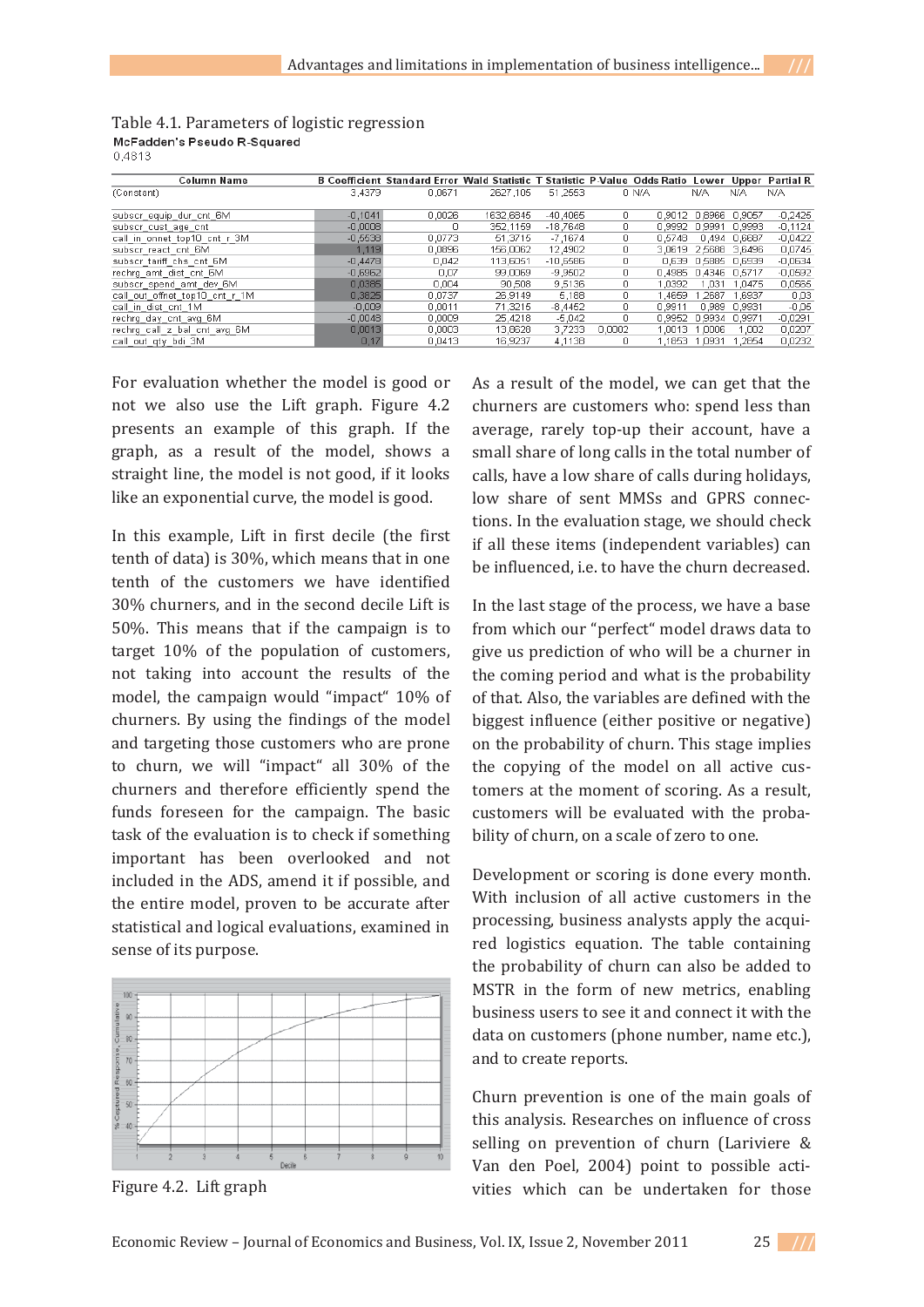purposes. Namely, discovering the products even the churners would probably like to get, allows some of them to be preserved.

## **4.2 Identification of market microǦ segments**

In conditions of growing competition in the field of telecommunications and a large number of users of these services, every serious company has to face the fact that every customer is not the same, but that there are groups of customers with similar needs. Micro-segments represent specific numbers of customers with similar behavior in respect of the usage of services and spending.

In Telenor Montenegro micro-segments are defined in four categories, as follows:

- average lifecycle income per customer,
- consumption of basic or advanced services,
- customer lifecycle.
- customer churn score.

Micro-segments are dynamic categories changing from month to month because the behavior of a customer can also change. Depending on the income from a customer, how he spends by services, what is his lifecycle and probability that he will stop using the services, we can place him within a specific segment (e.g. he gives a very high income, uses only basic services, he is a new user and has a low churn score).

The final report which sorts all the customers in one of the micro-segments will have:

#### Attributes:

- customer's phone number (card),
- date of initial activation.
- average lifecycle income from customer,
- month,
- tariff plan,
- type of contract (prepaid vs. postpaid),
- status of customer (according to system).

Prompts:

- selection of segment by category of income (we can observe only those customers with a very low average lifecycle income or all, by all categories),
- selection of segments by use of basic or advanced services.
- selection of customers by lifecycle,
- selection of customers by churn score,
- selection of month to which the report relates.

Depending on the current goals of the company, by means of this report, we can find customers who are very risky in respect of churn, and who, at the same time, make large profit (those are most precious to every company), regardless to their lifecycle (in prompt on lifecycle we shall include all five categories). Iin order to know what to offer them, we shall observe their usage of basic or advanced services. Such creation of campaign and focusing only on the specific segment reduces costs and makes the campaign more efficient.

For example, with segmenting the customers to the basic and active ones, decision makers in the company decided to make new tariff plans for prepaid customers. The features of tariff plans are defined in the way that one is suitable for active customers (who frequently use SMS, MMS or GPRS, and few calls), and the other for basic customers (who call frequently). With direct marketing communication each segment is informed about the new tariff plan.

One month after marketing communication and notification about the new tariff plans, market research was done and it confirmed that exactly the highest number of basic customers is using the basic plan, while active customers are using the plan adjusted to their needs.

Before the DWH and the micro-segmentation model implemented in it, all plans were offered to the entire base of customers. On the one side that was creating really high costs of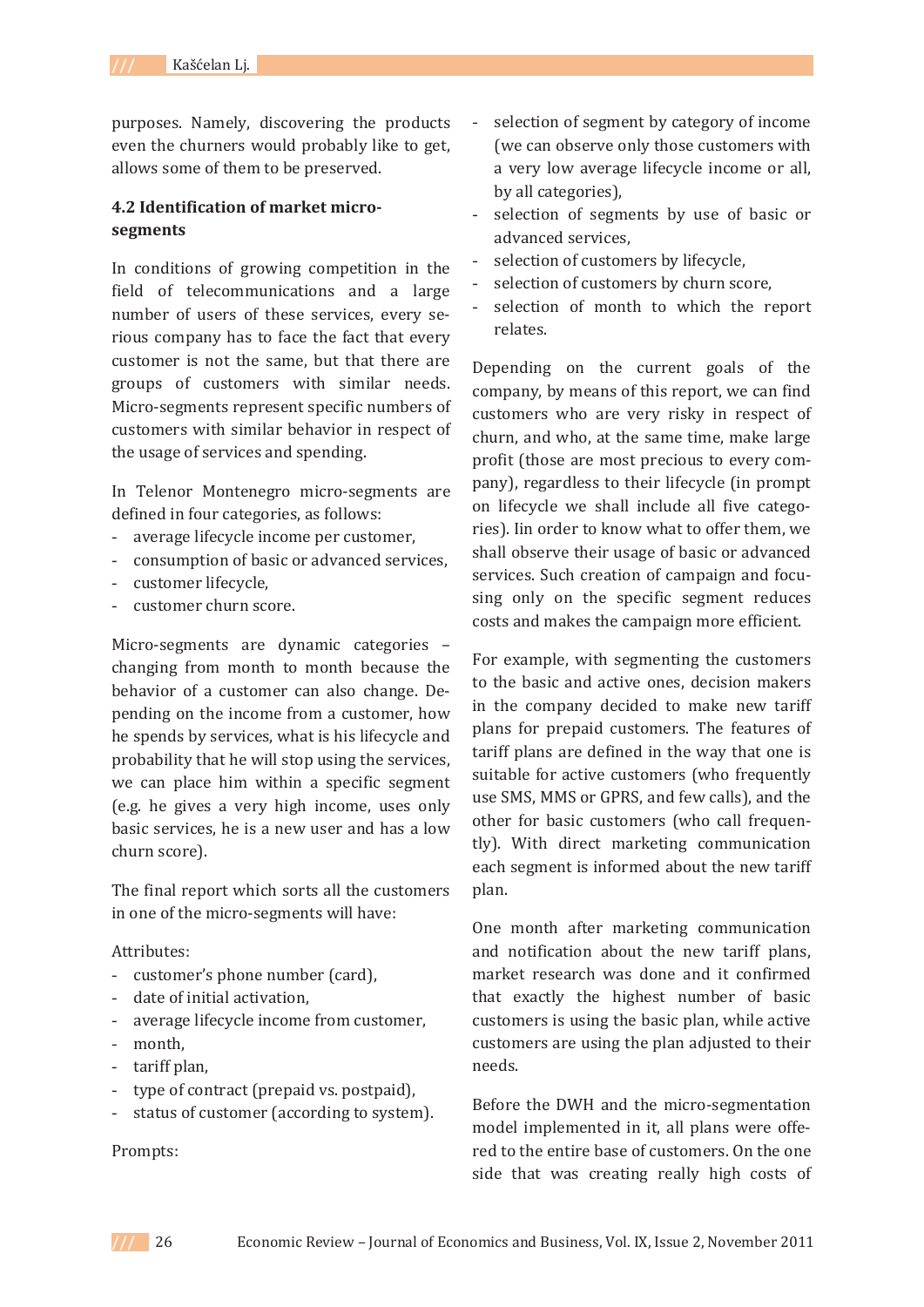marketing communication, and on the other we would come to a situation that customers do not know what is better for them: Thus, they select the tariff plan which is not suitable for them (new products did not "impact" its target group very well).

## **4.3 Some of the practical examples**

We will also mention some of the practical examples how the decisions on the executive level made on the basis of business intelligence contributed to the improvement of operations of this company.

Table 4.2. Report from the monitoring of traffic and money transactions

network for every newly activated number, and the activation cost was the same as top-up with the cheapest voucher. The fluctuation of new activations (purchases of new prepaid numbers) related to this plan was monitored for three months and the results were much better than expected. The number of new customers grew significantly, but the increase in average income, which should have followed such growth in the number of new customers, was not adequate, and that was the indicator that something is wrong.

After those three months, business analysts did the analysis of the entire traffic for customers who activated the new plan within

|                 | Number of calls |           |          |               |       |     |  |              |  |          | Net income |          |             |       |     |          |             |          |  |  |
|-----------------|-----------------|-----------|----------|---------------|-------|-----|--|--------------|--|----------|------------|----------|-------------|-------|-----|----------|-------------|----------|--|--|
|                 | February        |           |          |               | March |     |  |              |  | February |            |          |             | March |     |          |             | $\cdots$ |  |  |
| Phone<br>number |                 | Calls SMS | $\cdots$ | $USSD1$ Calls |       | SMS |  | <b>USSD</b>  |  | Calls    | SMS        | $\cdots$ | <b>USSD</b> | Calls | SMS | $\cdots$ | <b>USSD</b> |          |  |  |
| 38269xxxx<br>XX |                 |           |          | 1             |       |     |  |              |  |          |            |          | 4.3         |       |     |          |             |          |  |  |
| 38269xxxx<br>XX | 28              | 79        |          |               | 34    | 98  |  |              |  | 5.6      | 3.2        |          |             | 6.8   | 3.9 |          |             |          |  |  |
| 38269xxxx<br>XX |                 |           |          |               | 12    |     |  | 3            |  |          |            |          |             |       |     |          | 4.3         |          |  |  |
| 38269xxxx<br>XX |                 |           |          |               | 54    | 123 |  | $\mathbf{1}$ |  |          |            |          |             | 10.8  | 4.9 |          | 0.9         |          |  |  |
| 38269xxxx<br>XX |                 |           |          | 2             |       |     |  |              |  |          |            |          | 4.3         |       |     |          |             |          |  |  |
| 38269xxxx<br>XX | 25              | 89        |          |               | 32    | 86  |  |              |  | 5        | 3.6        |          |             | 6.4   | 3.4 |          |             |          |  |  |
| 38269xxxx<br>XX |                 |           |          |               | 39    | 100 |  | $\mathbf{1}$ |  |          |            |          |             | 7.8   | 4   |          | 0.9         |          |  |  |
| 38269xxxx<br>XX | 15              |           |          | 1             | 17    |     |  |              |  |          |            |          | 4.3         |       |     |          |             |          |  |  |
| .               |                 |           |          |               |       |     |  |              |  |          |            |          |             |       |     |          |             |          |  |  |

*<sup>1</sup> USSD represents the service for transfer of money from one account to another*

For more than 3 years, the users of Telenor company services have been able to use the service which enables the transfer of money from on prepaid account to another. In duration of the campaign for prepaid customers, related to getting the free minutes and/or SMS for each top-up, the increase in number of transactions from account to account was noticed. These transactions especially spiked in the period of launching the new plan for young people. This plan included free minutes for calls within the

the period of 3 months, and money transactions were also monitored. It was determined that there is a big number of new customers who, after having activated the plan, i.e. the purchase of the number, did not use the number at all, but they simply transferred the entire amount to another number. Besides that, there were also cases where the entire amount was transferred to another number, and the newly activated number was used only for calls within the network (the number had certain amount of free minutes remaining). Table 4.2 shows the report in MSTR which was created with the

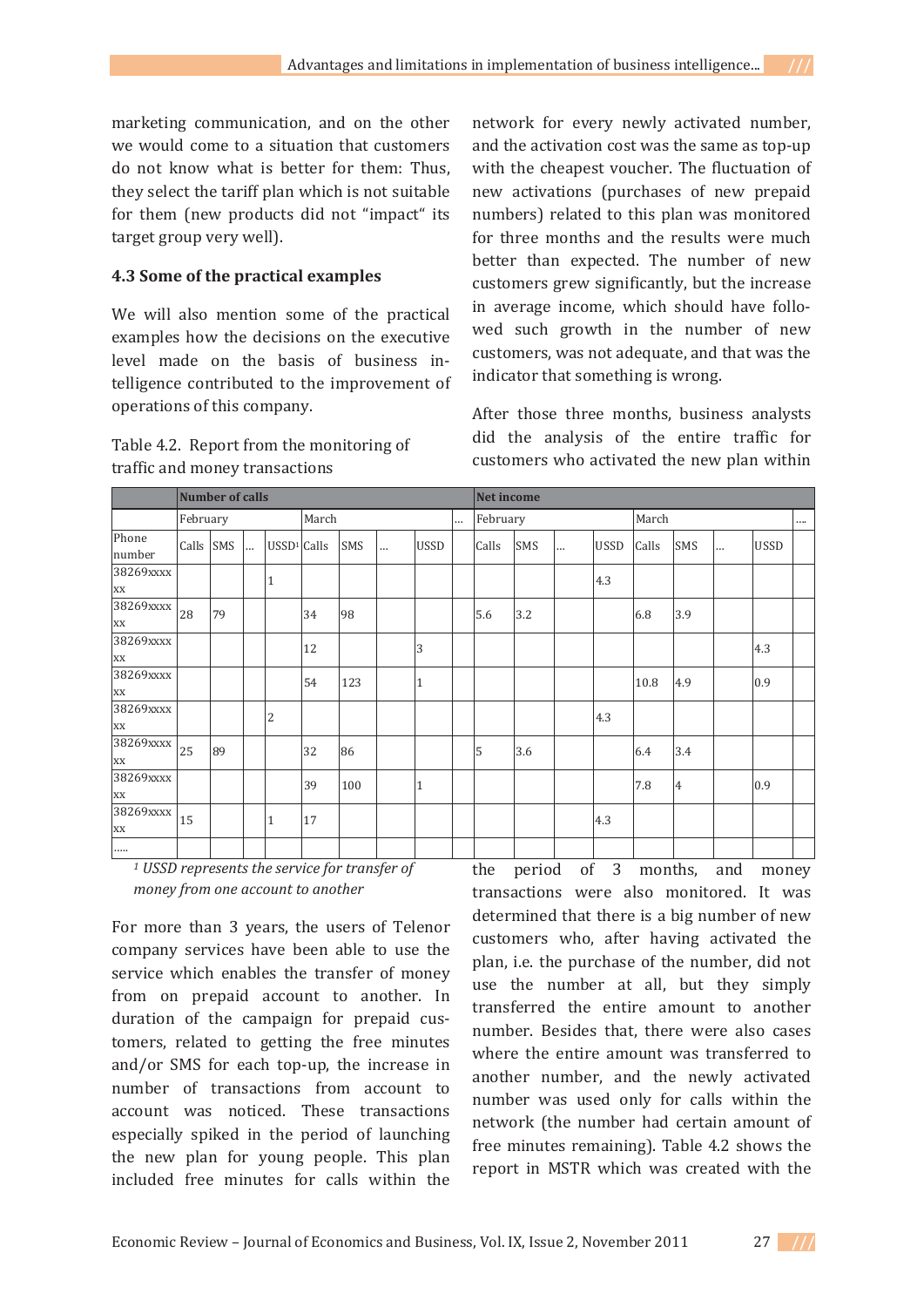aim of monitoring the number of calls, SMSs and other traffic for customers who activated the new plan. On the basis of such a report, the numbers with certain traffic but no net income at all, except the revenue from USSD coming from those who had used the card exclusively for calls within the network (free of charge), are underlined, as well as the numbers with no traffic other than money transfers through USSD on the other side.

This situation was not good for healthy business and the following three reasons are given: first, after three months all newly activated numbers went to a suspended state (those which were not used, where the money was just transferred to another number) so the customers base was suddenly reduced; second, the planned incomes per customer were not achieved because of cases where new cards were used only for calls within network; third, the costs of making new cards were increased because the sellers demanded a large number of new cards, and a small number of EUR 5 vouchers, and it is understandable that for the company a new card is more expensive than a voucher.

The solution for this problem was to set up this service in such a way that the initial money on the account of the newly activated card cannot be transferred to another number, only if the number was previously topped-up with a voucher. This measure proved to be successful, after the verification of the number of transactions and their fluctuation.

In this example we saw how the problem occurred, and that the role of the business intelligence was crucial in its solving. Without DWH, there would not be a way to monitor the traffic of such a large number of new customers (around 100.000) three months retroactively, and it would be difficult to conclude to whom the money from the transactions went. Besides this, with reporting from DWH, entire series of operations of customers with

their incomes and situation on the sales places were connected.

According to Stojanović (2009), in this company we emphasize that, in everyday actions, DWH, i.e. tools of business intelligence are also used when the complaints of our customers are received. Thanks to DWH, which keeps a huge number of historical data, we can react to complaints such as: a customer claims that the money disappeared from his account, that he did not set up the service which was charged to him later on, that he was activated too soon. Special departments which have the access to detailed accounts can also locate the customer (on the basis of base stations) if that is requested by the authorities. This does not provide direct profit for our company, but we maintain our rating and we acquire customers' trust.

Also, almost every year, in the summer months, when we usually organize campaigns which favor top-ups of prepaid accounts with vouchers of EUR 10, everyday monitoring of activities is done. In such conditions, direct marketing communication with customers who were previously prone to participating in prize games, significantly increases the number of EUR 10 vouchers, which increases the company's income. However, we need to emphasize that this is a company which is financially quite strong and it had no such limitations. Financial limitations are not the main reason why these systems are not used so much in our country. Case study research shows that it is possible to overcome the limitations related to time, upgrading and scalability of the system, and, the most important, inexperience and misconceptions regarding the possibilities of these systems. Case study research has shown that it is possible to implement, and also apply these systems on small markets as well and that they enable the company to achieve significant advantages in operations. The BI systems enabled this company to significantly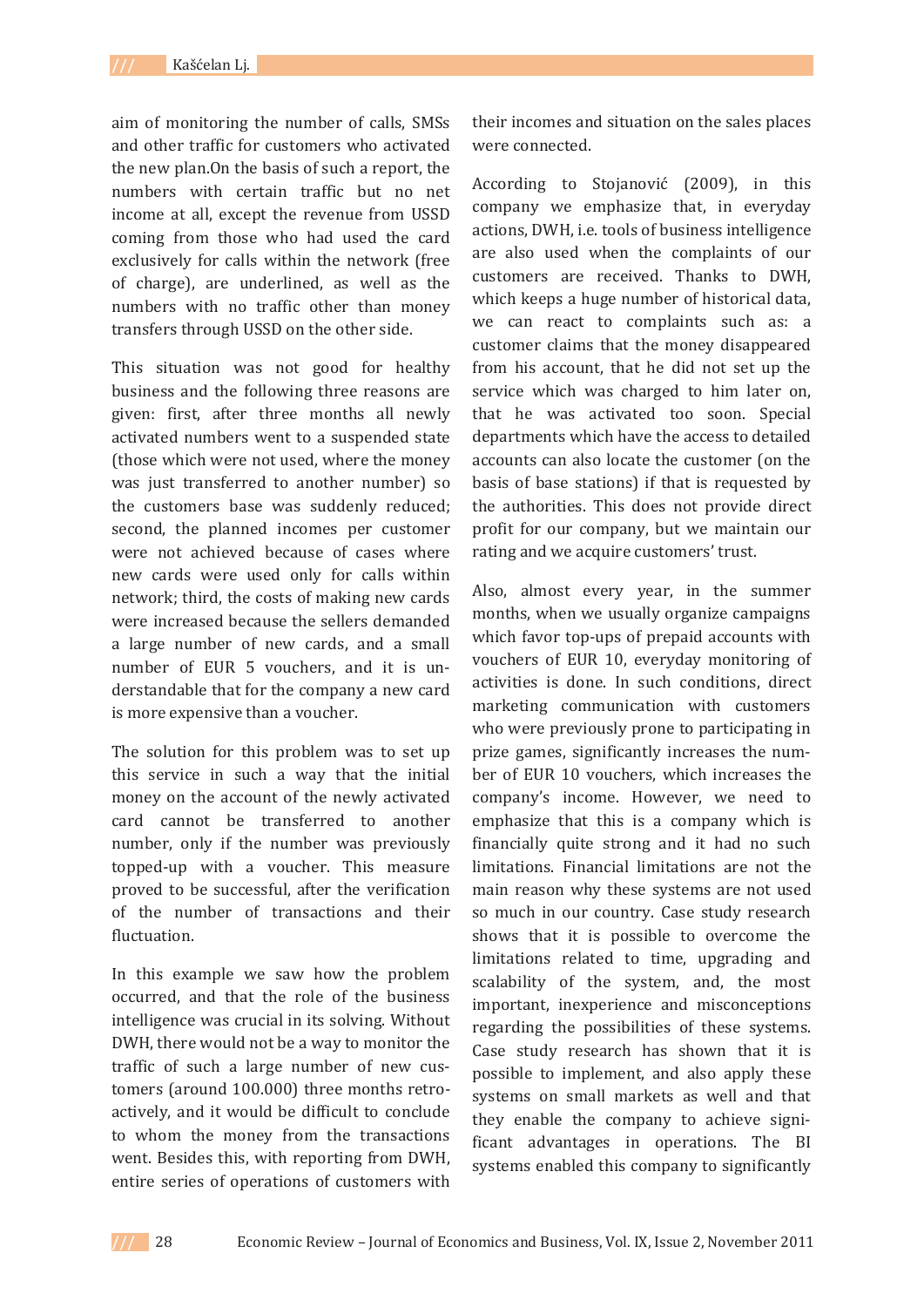# **5. CONCLUSION**

In this paper we have recognized some advantages and limitations in the application of business intelligence on a small and poor market such is the one in Montenegro. Positive experience of Telenor Montenegro company shows not only the possibility for the implementation but also a large number of useful effects of these systems.

With the precise definition of business issues on which these systems are applied, as well as with good selection and training of personnel, companies can successfully implement and apply these systems in our conditions of business operations.

It is best to implement the system with the help of well known vendors, but with the participation of local personnel. The selection of local personnel needs to include people who are ready to adopt new knowledge and technologies. The personnel needs to be comprised of both IT specialists and business analysts.

Special importance should be given to the profile of business analyst, because that is the person who has to combine the knowledge from operations and complex technologies *i.e.* data mining methods. Success of data mining analysis frequently depends on a properly selected method. Investment in training of personnel is one of the key factors for successful implementation and positive effects of these systems.

Obsolete information systems and their data need to be purged and adjusted to the BI system. Considering poor financial conditions, complete reengineering of business processes and making a new scalable information system does not seem as the most rational solution. The experience of Telenor Montenegro company shows that the best solution is hiring technical personnel (IT specialists) who will daily take care on data quality during its loading to the data warehouse.

High price, long time of implementation and uncertainty in the success of implementation, which can be discouraging for small companies, can be overcome with the implementation of business intelligence only for some parts of a company. For example, applications can be developed only for sales and marketing and the corresponding part of data warehouse information. In this way, experiences and acquired knowledge from implementation of one segment can be used for faster and more efficient implementation in other segments.

What remains is an open issue of how to overcome the misconceptions regarding these systems, i.e. their efficiency. What is the best way to draw our companies closer to these systems and bring them to understanding of the advantages they can have from using them, and avoid companies having some unjustified expectations as if the systems are "almighty".

Another open issue is what the empirical indicators would be of the effects of these systems with some other small markets which have a big number of BI system users. Such analysis on the market in Montenegro would be irrelevant because the number of companies using these systems is very low. Maybe the results of such analysis could be a motive for our companies to start with the implementation of the BI systems. To this effect, a further course of research could be on the subject of advantages and limitations in the implementation of the BI systems in 'small economies'.